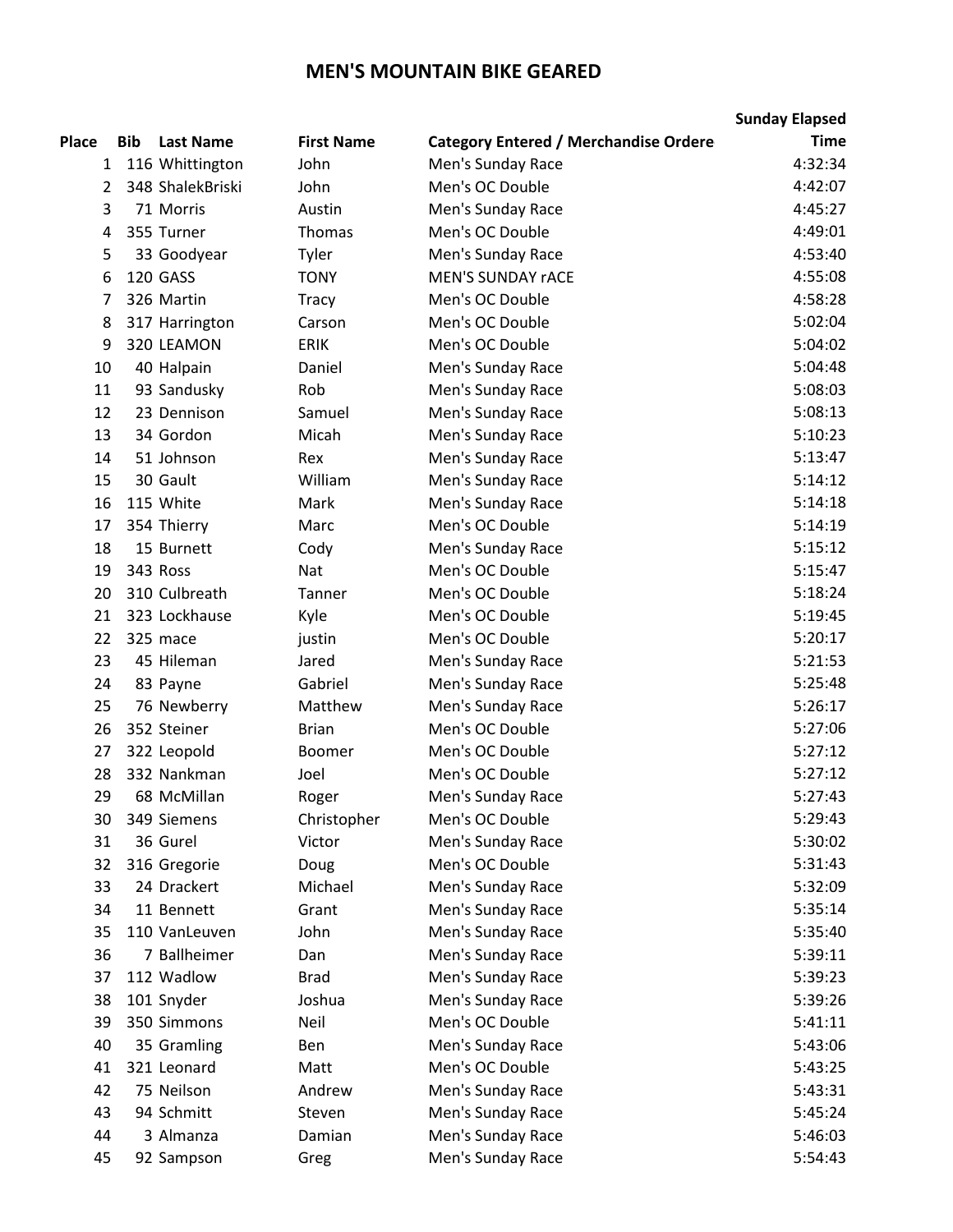## **Sunday Elapsed**

| Place | Bib | <b>Last Name</b> | <b>First Name</b> | <b>Category Entered / Merchandise Ordere</b> | <b>Time</b> |
|-------|-----|------------------|-------------------|----------------------------------------------|-------------|
| 46    |     | 331 Moritz       | Thomas            | Men's OC Double                              | 5:56:38     |
| 47    |     | 84 Pollard       | Cody              | Men's Sunday Race                            | 5:57:02     |
| 48    |     | 62 Long          | AJ                | Men's Sunday Race                            | 5:58:37     |
| 49    |     | 102 Solomon      | Kevin             | Men's Sunday Race                            | 5:59:25     |
| 50    |     | 37 Haba          | Jakub             | Men's Sunday Race                            | 6:03:04     |
| 51    |     | 29 Garten        | Todd              | Men's Sunday Race                            | 6:04:01     |
| 52    |     | 344 Schaeffer    | Dylan             | Men's OC Double                              | 6:04:46     |
| 53    |     | 311 DeWoody      | Doug              | Men's OC Double                              | 6:05:23     |
| 54    |     | 73 Mulnix        | Raymond           | Men's Sunday Race                            | 6:05:40     |
| 55    |     | 67 Burns         | Rowdy             | Men's Sunday Race                            | 6:06:24     |
| 56    |     | 351 Slaymaker    | Todd              | Men's OC Double                              | 6:07:55     |
| 57    |     | 341 Regenold     | Seth              | Men's OC Double                              | 6:10:33     |
| 58    |     | 330 McMickens    | Scott             | Men's OC Double                              | 6:14:13     |
| 59    |     | 20 Cartwright    | Randy             | Men's Sunday Race                            | 6:18:05     |
| 60    |     | 72 moynihan      | brian             | Men's Sunday Race                            | 6:19:53     |
| 61    |     | 18 Carr          | Richard           | Men's Sunday Race                            | 6:20:47     |
| 62    |     | 26 Finley        | Rick              | Men's Sunday Race                            | 6:23:27     |
| 63    |     | 5 Amthauer       | Ryan              | Men's Sunday Race                            | 6:24:08     |
| 64    |     | 58 Leamon        | Joshua            | Men's Sunday Race                            | 6:26:29     |
| 65    |     | 81 Parker        | Tayton            | Men's Sunday Race                            | 6:26:31     |
| 66    |     | 345 Schraff      | Scott             | Men's OC Double                              | 6:28:14     |
| 67    |     | 302 Arivett      | Jesse             | Men's OC Double                              | 6:32:09     |
| 68    |     | 358 West         | Adam              | Men's OC Double                              | 6:32:10     |
| 69    |     | 359 West         | Ryan              | Men's OC Double                              | 6:32:11     |
| 70    |     | 27 Fores Garin   | Ignacio Javier    | Men's Sunday Race                            | 6:32:34     |
| 71    |     | <b>119 Yaw</b>   | <b>Brandon</b>    | Men's Sunday Race                            | 6:36:56     |
| 72    |     | 303 Barrett      | <b>Brent</b>      | Men's OC Double                              | 6:39:45     |
| 73    |     | 356 weakley      | robert            | Men's OC Double                              | 6:39:53     |
| 74    |     | 77 Noble         | Danny             | Men's Sunday Race                            | 6:40:13     |
| 75    |     | 32 Gilgour       | Patrick           | Men's Sunday Race                            | 6:41:32     |
| 76    |     | 70 mitchell      | trevor            | Men's Sunday Race                            | 6:42:53     |
| 77    |     | 43 Hernandez     | Abdias Benjamin   | Men's Sunday Race                            | 6:44:41     |
| 78    |     | 55 klammer       | kevin             | Men's Sunday Race                            | 6:45:17     |
| 79    |     | 48 Ingram        | Jim               | Men's Sunday Race                            | 6:48:06     |
| 80    |     | 328 McCormick    | Kent              | Men's OC Double                              | 6:49:12     |
| 81    |     | 97 Shipley       | Kyle              | Men's Sunday Race                            | 6:49:30     |
| 82    |     | <b>340 Reel</b>  | Denton            | Men's OC Double                              | 6:49:54     |
| 83    |     | 304 Bellville    | Bill              | Men's OC Double                              | 6:50:02     |
| 84    |     | 6 Anderson       | lan               | Men's Sunday Race                            | 6:50:36     |
| 85    |     | 14 Brown         | Robert            | Men's Sunday Race                            | 6:56:27     |
| 86    |     | 313 Eaton        | <b>Brad</b>       | Men's OC Double                              | 6:58:48     |
| 87    |     | 318 Hoyt         | Rick              | Men's OC Double                              | 6:59:10     |
| 88    |     | 312 dixon        | greg              | Men's OC Double                              | 7:01:39     |
| 89    |     | 47 Hokamp        | Mark              | Men's Sunday Race                            | 7:08:21     |
| 90    |     | 329 McKay        | Jim               | Men's OC Double                              | 7:11:12     |
| 91    |     | 64 Long          | Scott             | Men's Sunday Race                            | 7:14:02     |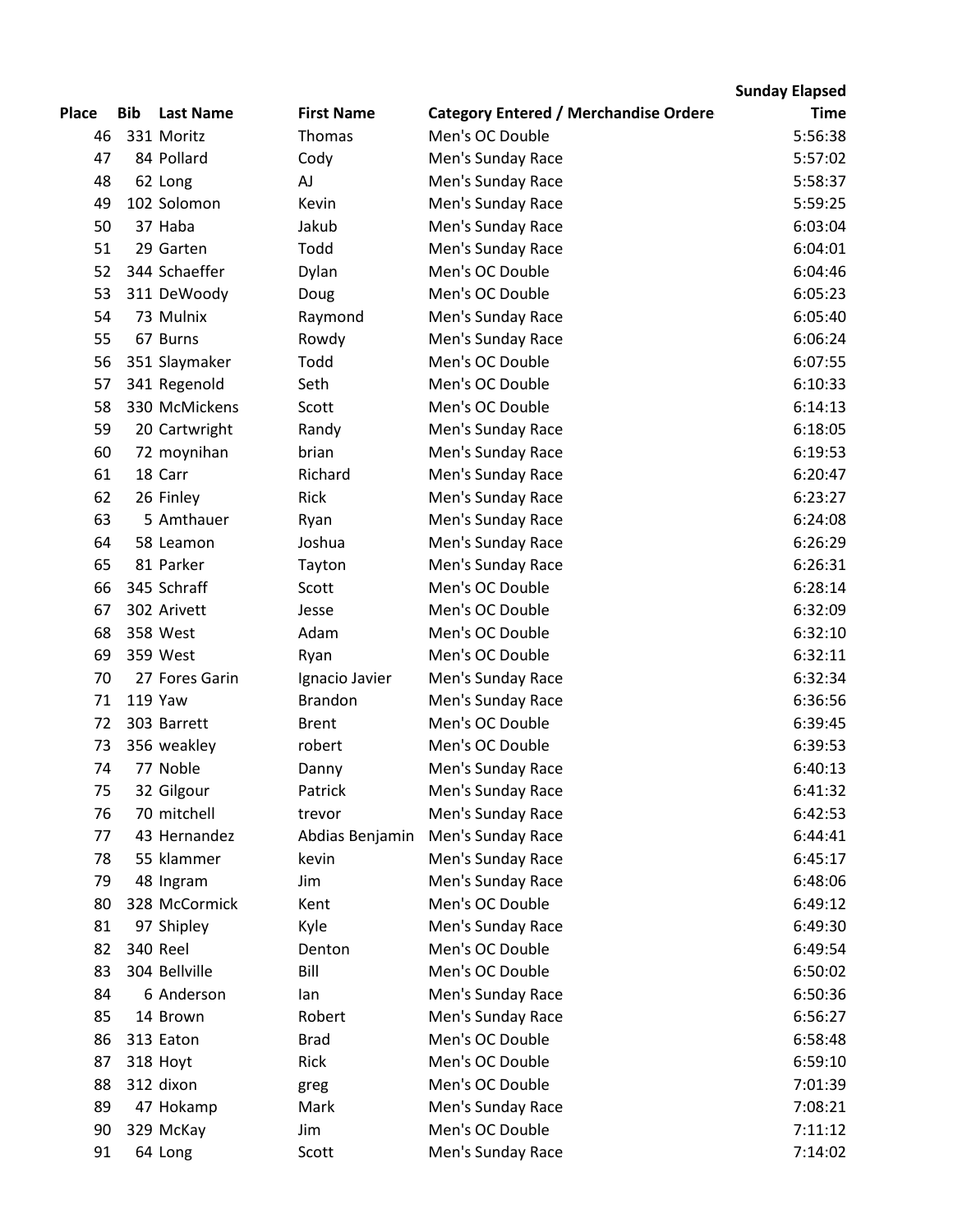## **Place Bib Last Name First Name Category Entered / Merchandise Ordered Sunday Elapsed Time** 92 333 Nelson Travis Men's OC Double 7:14:08 93 42 Hawks Jordan Men's Sunday Race 7:14:32 94 79 Pankey John Men's Sunday Race 7:17:15 95 25 Driskill Daniel Men's Sunday Race 7:19:59 96 106 Stillson Darryl Men's Sunday Race 7:20:23 97 88 Reilly Luke Luke Men's Sunday Race 7:21:09 98 52 Joyner Ryan Men's Sunday Race 7:22:01 99 22 Deason Brandan Men's Sunday Race 7:23:59 100 99 Slaughter Dustin Men's Sunday Race 7:24:24 101 309 COMBS CHRISTIAN Men's OC Double 7:27:32 102 314 Flor Roberto Men's OC Double 7:30:36 103 108 Teliho Jim Men's Sunday Race 7:33:58 104 353 Taylor Gabriel Men's OC Double 7:41:22 105 91 Ronck Reid Men's Sunday Race 7:41:53 106 357 Wells Wes Men's OC Double 7:41:56 107 82 Payne Dustin Men's Sunday Race 7:42:59 108 60 Locke Chris Men's Sunday Race 7:53:12 109 301 Allen Brandon Men's OC Double 7:54:24 110 54 KISHANUK JONATHAN Men's Sunday Race 8:03:35 111 2 Ahern Robert Men's Sunday Race 8:05:54 112 19 Carroll Josh Men's Sunday Race 8:12:47 113 41 Harrison Ronald Men's Sunday Race 8:15:00 114 361 wiseman joshua Men's OC Double 8:16:59 115 56 Klemmer Nikolaus Men's Sunday Race 8:19:37 116 346 Scoggins Javan Men's OC Double 8:21:08 117 4 Altimus Joshua Men's Sunday Race 8:21:32 DNF 306 childre Chad Men's OC Double ############## DNF 308 Collins Jeremy Men's OC Double #VALUE! DNF 315 Frizzo Marcelo Men's OC Double #VALUE! DNf 347 seeley christopher Men's OC Double #VALUE! DNF 17 Caldwell Jeremy Men's Sunday Race #VALUE! DNF 28 gallagher Tom Men's Sunday Race #VALUE! DNF 39 Hale Wes Men's Sunday Race #VALUE! DNF 44 Hernandez Torres Humberto Men's Sunday Race The Mental Mental Mental Mental Mental Mental Mental Mental DNF 46 Hinsperger Adam Men's Sunday Race #VALUE! DNF 49 Jardinico Don Men's Sunday Race #VALUE! DNF 59 Lester Chad Men's Sunday Race #VALUE! DNF 65 Lynch Yater Men's Sunday Race #VALUE! DNF 69 Mills Josh Men's Sunday Race **1988 1998 1998 1999** 4VALUE! DNF 74 Naron Owen Men's Sunday Race **1988 12 November 10** AVALUE! DNF 80 Parker Jess Men's Sunday Race #VALUE! DNF 98 Skyles Rodney Men's Sunday Race **Access 198 Skyles** Rodney DNF 103 Stanley Benjamin Men's Sunday Race **103 Stanley** #VALUE! DNF 109 Tiffany Eric Men's Sunday Race #VALUE! DNF 114 Wester Kirk Men's Sunday Race **114 Wester Wester All Accord Accord Accord Men** DNF 118 wright mark Men's Sunday Race #VALUE!